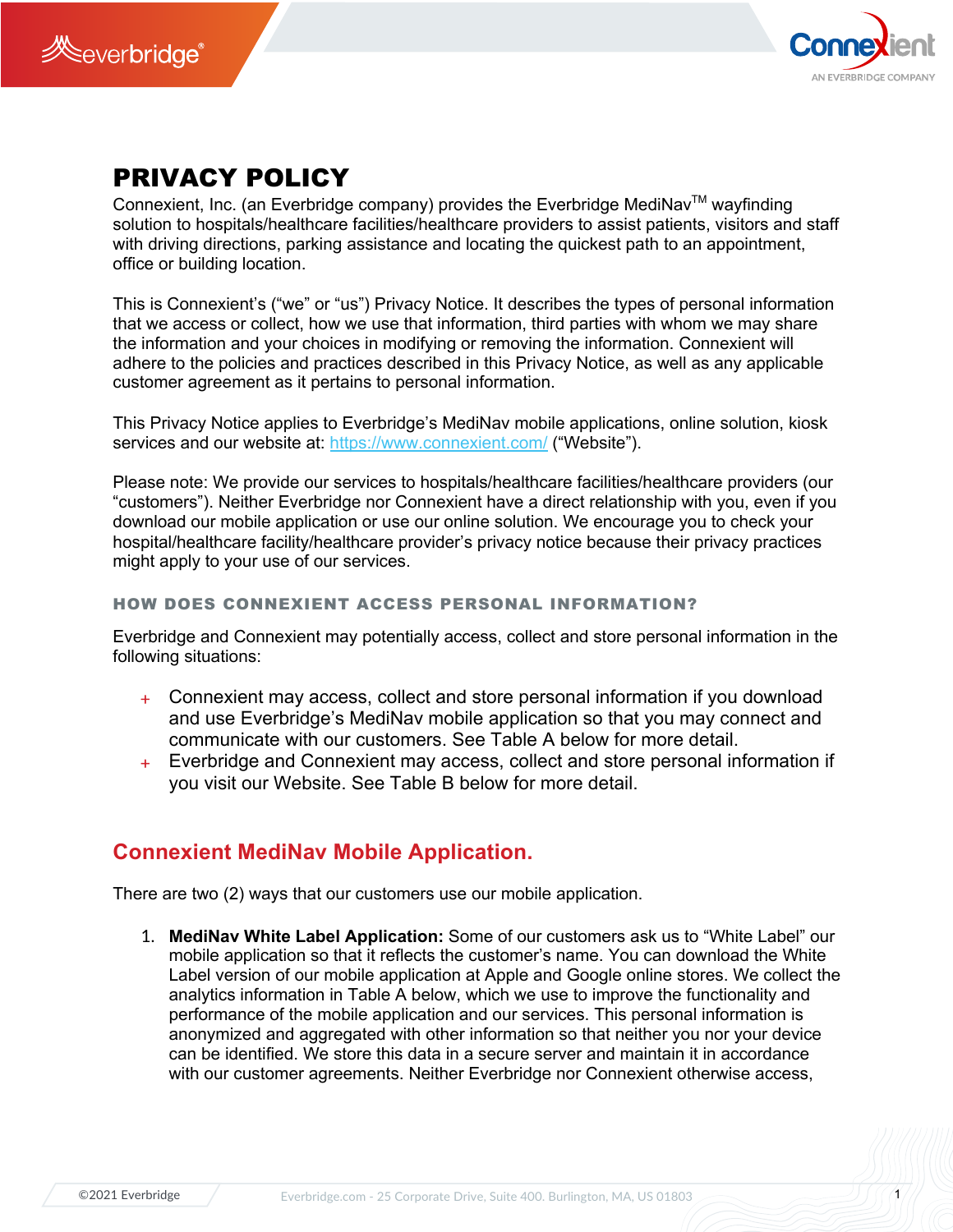



collect or store other personal information when you download a White Label mobile application. You do not need to register or sign in to access the application.

2. **MediNav SDK Application**: Some of our customers use a software development kit ("SDK") to integrate our wayfinding solution into their own mobile application. You can download this type of mobile application at Apple and Google online stores. We collect the analytics information in Table A below, which we use to improve the functionality and performance of the mobile application and our services. This personal information is anonymized and aggregated with other information so that neither you nor your device can be identified. We store this data in a secure server and maintain it in accordance with our customer agreements. Neither Everbridge nor Connexient otherwise access, collect or store other personal information when you download our customer's mobile application. Our customer may require you to register or sign in to access their mobile application. We encourage you to check with your hospital/healthcare facility/healthcare provider to learn about the privacy practices related to their mobile application.

## **Table A Analytic information captured for the MediNav mobile White Label application and SDK application:**

| Event                                             | <b>Information Captured</b>                                                                     |
|---------------------------------------------------|-------------------------------------------------------------------------------------------------|
| Open App                                          | Number of times that a user opens the app.                                                      |
| Close App                                         | Number of times that a user closes the app.                                                     |
| Directory                                         | Information on What directory tile was selected (example: Rooms,<br>Patient services, Parking). |
| <b>Get Directions</b>                             | Name of the location where you start and the destination location.                              |
| <b>Browse Map</b>                                 | Information on date/time stamp when the user selected explore<br>map option.                    |
| <b>Show Point of Interest</b><br>(POI) on the map | Name of the POI location user selected for navigating.                                          |
| Route                                             | Name of the location where you start and destination location<br>selected for a route.          |
| <b>Route Source</b>                               | Name of the location where you start.                                                           |
| <b>Route Destination</b>                          | Name of the destination location.                                                               |
| Google Route                                      | Address of the location where you start and destination location<br>selected for a route.       |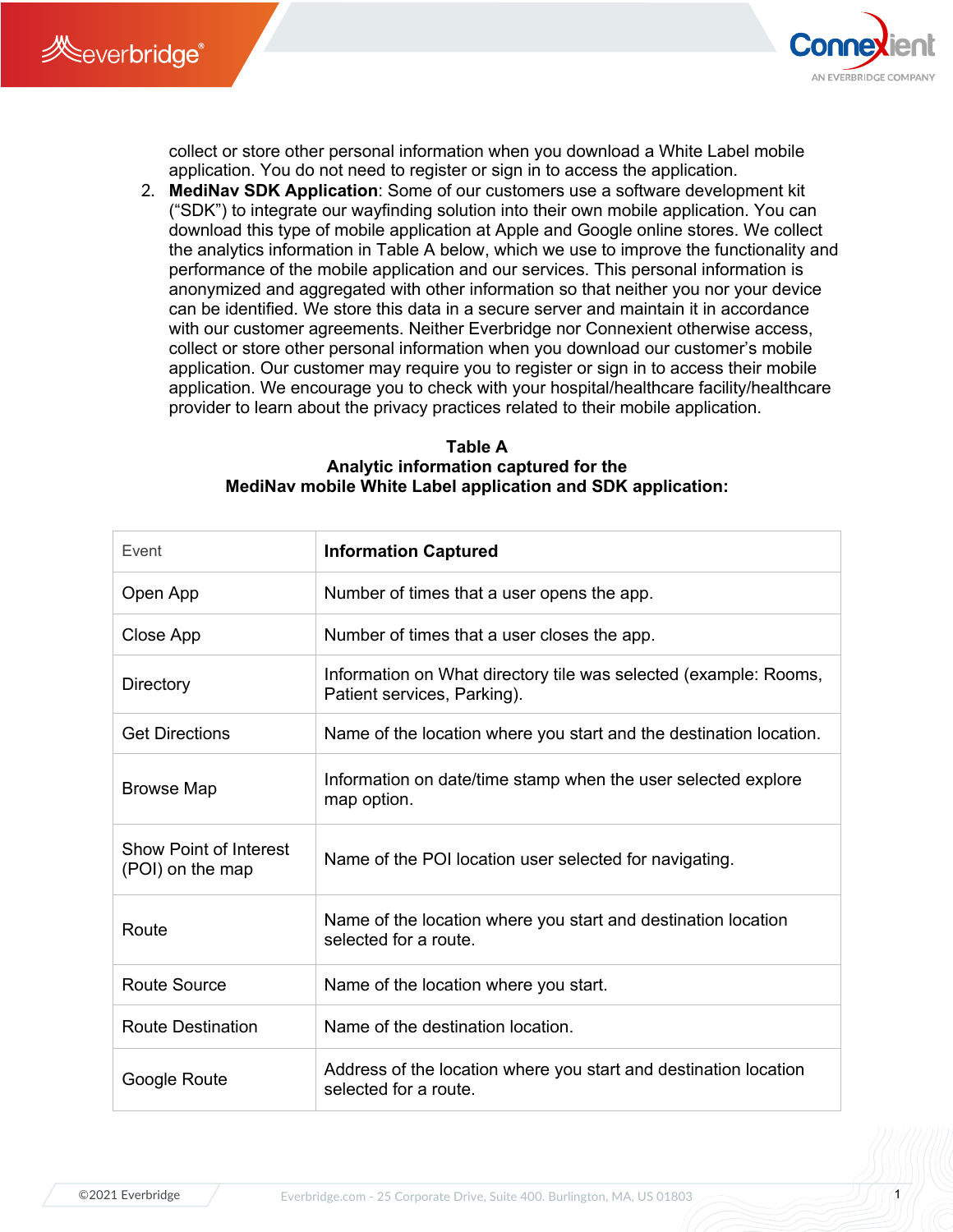



| Enter Area             | Information on the Zone ID entered (Polestar geofence identifier).                                  |
|------------------------|-----------------------------------------------------------------------------------------------------|
| Exit Area              | Information on the Zone ID entered (Polestar geofence identifier).                                  |
| Install                | Counts the number of times that you open and close the mobile<br>application.                       |
| Search Choice          | Search criteria entered by the user to search for POI location<br>(example: lounge, courtyard).     |
| <b>Star Rating</b>     | Rating selected by the user (Values 1 to 5).                                                        |
| Uncompleted Routes     | Information on the last step completed in an uncompleted route.                                     |
| <b>Continue Button</b> | Number of the times user has viewed the COVID 19 alert screen<br>and has tapped on Continue button. |

## WHAT DOES THE MEDINAV MOBILE APPLICATION DO? DOES IT ACCESS PERSONAL INFORMATION IF I USE IT?

Our customers - hospitals/healthcare facilities/healthcare providers – use our solution to help patients, visitors and staff with driving directions, parking assistance and locating the quickest path to an appointment, office or building location before entering any building and after going inside.

If you decide to use Everbridge MediNav to get driving directions, our mobile application will first ask you if you want to use your mobile device's navigation tool – Google Maps, Apple Maps or Waze. If you consent, then the Everbridge MediNav mobile application will transmit the street address where you are at when you start your route and the street address of your destination to your navigation tool. The mobile application accesses location services to enable you to launch a route from a shared link (Meet Me feature) or appointment reminder and to detect when you have arrived onsite and parking your car, even when the mobile application is closed or not in use. Neither Everbridge nor Connexient access, collect or store this personal information, but Google Maps, Apple Maps and Waze might, so we encourage you to review their privacy notices to learn more:

Apple Privacy Policy: https://www.apple.com/legal/privacy/en-ww/ Google Privacy Policy: https://policies.google.com/privacy Waze Privacy Policy: https://www.waze.com/legal/privacy/

Once you arrive at your location, the Everbridge MediNav mobile application will help you find a parking spot close to your appointment. After you park, the location of your car – its latitude, longitude and altitude – will be stored locally on your device until you drive away from the hospital/healthcare facility that you visited. The Everbridge MediNav mobile application will ask if you want to delete this information from your device and the information is stored or deleted based on your choice. Neither Everbridge nor Connexient access, collect, use or store this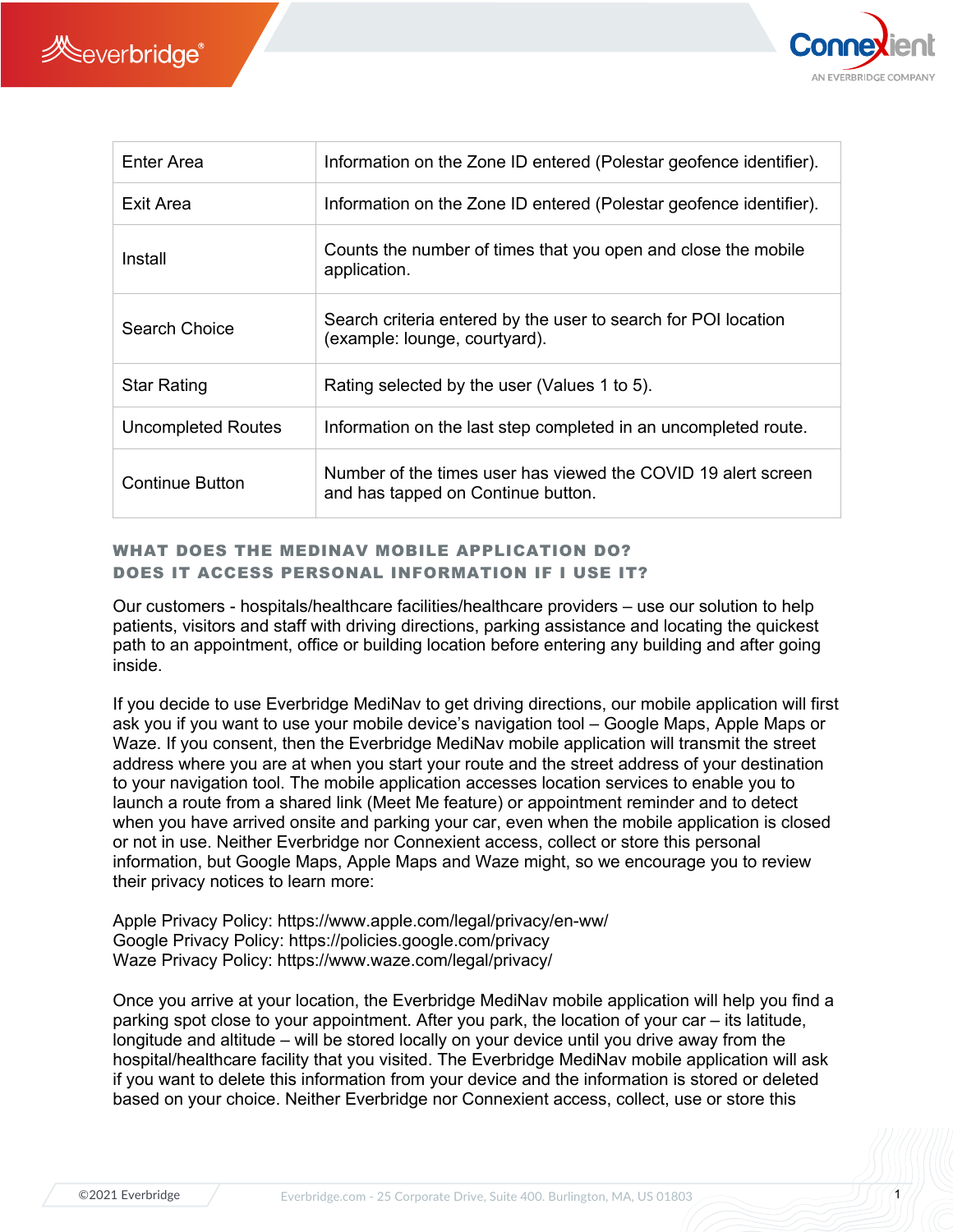



personal information, but you should check your navigation tool's privacy notice to learn whether the tool uses your parking information.

## MEDINAV ONLINE SERVICE:

If you decide to use your laptop or desktop computer to access the Everbridge MediNav solution online, then we access, collect and store the analytic data listed below in Table B, which we use to improve the functionality and performance of our services and online solution. This personal information is anonymized and aggregated with other information so that neither you nor your device can be identified. We store this data in a secure server and maintain it in accordance with our customer agreements.

| Open App                 | Close App                  |
|--------------------------|----------------------------|
| <b>Get Directions</b>    | Director                   |
| Show POI on Map          | Send2Phone                 |
| <b>Browse Map</b>        | Send2EMail                 |
| Route                    | <b>Print Directions</b>    |
| Search Choice            | Google Play Downloads      |
| Route Source             | Google App Store Downloads |
| <b>Route Destination</b> | Apple App Store Downloads  |
| Google Route             |                            |

**Table B Analytic information captured for Everbridge MediNav online service:**

We also use a session cookie that lasts until you leave our website and close your browser. A cookie is a small piece of data that is temporarily stored on your computer or laptop while you are using our website. This session cookie makes it easier for you to move around our website because it remembers who you are, but only for as long as our website is open. Once you leave our website and close your browser, the session cookie is deleted.

## DOES THE MEDINAV MOBILE APPLICATION ACCESS PERSONAL INFORMATION OR TRACK ME AFTER I GO INSIDE THE FACILITY TO MY APPOINTMENT?

After you enter a facility, Everbridge uses Bluetooth Low Energy ("BLE") beacons to transmit a signal to the MediNav mobile application on your device to guide you to your appointment. No user or device information is exchanged with BLE beacons, and the beacon's signal is not stored on your device.